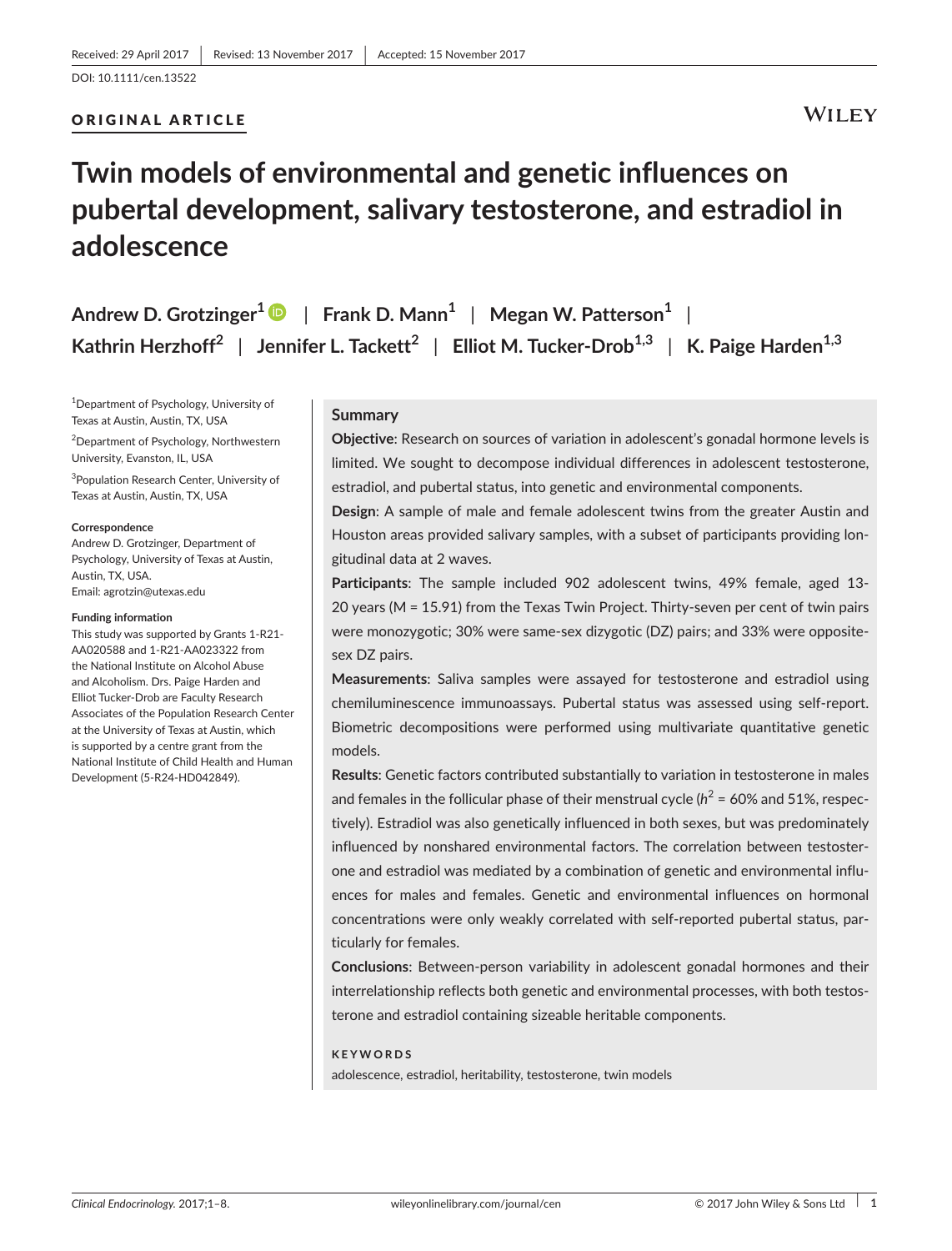# **1** | **INTRODUCTION**

Activation of the hypothalamic-pituitary-gonadal axis during puberty results in the increased biosynthesis of androgens and estrogens; however, research is lacking on the sources of between-person variation in hormone concentrations. In particular, the extent to which individual differences in hormones reflect genetic differences between people, or are rather a biomarker of variation in environmental experience, is unclear. Supporting the role of genetic variation, genome-wide association studies have identified single-nucleotide polymorphisms in the sex hormone-binding globulin (SHBG) locus that affect circulating testosterone levels in adults.<sup>1,2</sup> At the same time, environmental influences on hormonal levels may also be sizable, as observational and experimental research has established that hormones respond to psychological<sup>3</sup> and physiological stress.<sup>4</sup>

## **1.1** | **Previous quantitative genetic research**

Quantitative genetic designs use genetic similarities between relatives, most commonly twins, to estimate the extent to which variation in phenotypes is explained by environmental and genetic factors. Although genes relevant to hormone biosynthesis may give rise to an average hormone level across participants, quantitative genetic studies only examine variation about the average. That is, the mean level of testosterone could be due to a constrained genetic architecture, with differences about this average entirely a reflection of environmental input. Prior twin studies suggest the heritability of testosterone levels varies across the lifespan (reviewed in Table 1). Three of 5 studies conducted with adolescent samples indicated higher heritability of testosterone in males than in females, although no sex differences and larger heritability in females than in males have also been reported. However, estimates vary widely. A number of factors—hormonal phenotype, time of collection, included covariates, age range, and sample size—may have contributed to the heterogeneity in prior results.

Only 2 studies to date have estimated the magnitude of genetic influence of estradiol in females, and these studies focused exclusively on premenarcheal girls. The absence of twin research in a postmenarcheal sample is likely due to methodological challenges in controlling for variation in menstrual cycle phase in large samples. Our study will present the first quantitative genetic decomposition of variability in estradiol in postmenarcheal females. We begin to address the role of menstrual cycle variation by comparing biometric estimates between all females and a restricted subsample of noncontracepting females in the follicular phase of their menstrual cycle.

TABLE 1 Overview of prior studies examining heritability of testosterone or estradiol

 $\blacksquare$ TABLE

Overview of prior studies examining heritability of testosterone or

estradiol

**Citation**

**Sample** 

type

**type Samples Time of collection Sample size Covariates Age range (years)**

Sample size

Time of collection

Samples

Covariates

**Testosterone, % Estradiol, %**

Testosterone, %

 $\aleph$ 

Estradiol, Male $h^2$ 

**Male**  $h^2$  **Female**  $h^2$  **Male**  $h^2$  **Female**  $h^2$ 

Female  $h^2$ 

Male  $h^2$ 

Age range (years)

Female  $h^2$ 

Twin designs are also able to estimate the magnitude of genetic and environmental contributions to the correlation between testosterone and estradiol, which is expected to be high given overlapping biosynthetic pathways (Figure S1), and between pubertal status and gonadal hormones. Prior findings suggest that the phenotypic correlation between pubertal development and testosterone is moderate, with values reported between  $\sim$ .2 and  $\sim$ .5 for both sexes.<sup>5-8</sup> A slightly larger association ( $\sim$ .4 to  $\sim$ .7) has been described for estradiol and female pubertal development.<sup>6,8</sup> Twin studies indicate that

| Bogaert et al <sup>21</sup>       | Serum                 |        | Before 1000  | 274 male sibling pairs                      | BMI; age                                 | $30 - 39$  | 65; 54          |                | 44:52 |    |
|-----------------------------------|-----------------------|--------|--------------|---------------------------------------------|------------------------------------------|------------|-----------------|----------------|-------|----|
| Caramaschi<br>et al <sup>22</sup> | Saliva                |        | 0805-1215    | 301 twin pairs                              | None                                     | 4-8 months |                 |                |       |    |
| Harden et al <sup>5</sup>         | Saliva                |        | 0900-1500    | 117 twin pairs                              | Age, age <sup>2</sup>                    | $14 - 19$  | 55              | $\overline{2}$ |       |    |
| Harris et al <sup>23</sup>        | Plasma                |        | 0830-1030    | 160 twin pairs                              | None                                     | $14 - 21$  | 99              | 41             |       |    |
| Hoekstra et al <sup>7</sup>       | Saliva                |        | Before lunch | 183 twin pairs                              | None                                     | $12 \,$    | 52              | 52             |       |    |
| Hong et al <sup>24</sup>          | Plasma                | 2 days | Morning      | 200 families; 794 individuals               | Age, age <sup>2</sup> , age <sup>3</sup> | $17 - 40$  | $\overline{91}$ | 65             |       |    |
| Koenis et al <sup>6</sup>         | Saliva <sub>(T)</sub> | 2 days | After waking | Wave 1: 202 twin pairs                      | None                                     | Wave 1: 9  | 64              | 20             |       |    |
|                                   | Jrine <sub>(E)</sub>  |        |              | Wave 2: 163 twin pairs                      | None                                     | Wave 2:12  | $\overline{78}$ |                |       | 24 |
| Kuijper et al <sup>25</sup>       | Plasma                |        | Before 1100  | 94 twins and 34 brothers                    | None                                     | $15 - 68$  | 56              |                |       |    |
| Meikle et al <sup>26</sup>        | Plasma                |        | 0800-0930    | 160 male twin pairs                         | None                                     | 20-60      | 26              |                | 26    |    |
| Ring et al <sup>27</sup>          | Plasma                |        | 0800-1000    | 266 male twin pairs                         | BMI; age                                 | 59-70      |                 |                | 25    |    |
| Sakai et al <sup>28</sup>         | Serum                 |        | At birth     | 116 twin pairs                              | None                                     | At birth   |                 | O              | 89    | 68 |
| Travison et al <sup>29</sup>      | Serum                 |        | Morning      | 1066 father/son, 1284 male<br>sibling pairs | Age                                      | $49 = M$   | 40%             |                | 30    |    |
| Van Hulle et al <sup>30</sup>     | Saliva                | 2 days | Waking + 30  | 332 twin pairs                              | Time since waking                        | $12 - 16$  | 3               | 39             |       |    |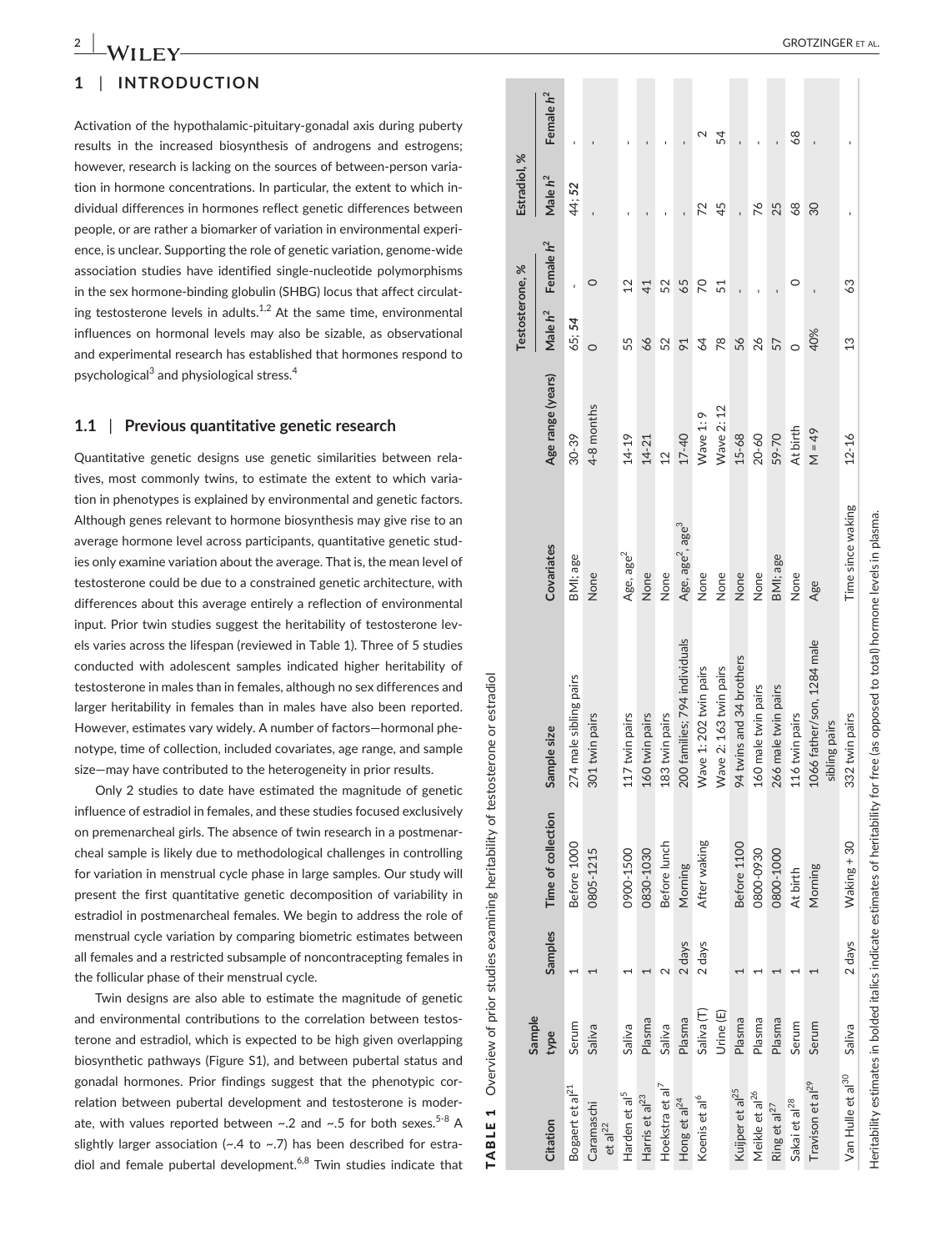the association between pubertal status and gonadal hormones reflects the influence of overlapping genetic causes.<sup>5-7</sup> In addition to understanding the underlying genetic component of phenotypic correlations, examining pubertal status and hormones together clarifies whether important genetic or environmental components of the pubertal process are missed when using only readily observable secondary sex characteristics.

### **1.2** | **Goals of the present study**

In the present study, we estimate sex-specific genetic and environmental contributions to individual differences in testosterone and estradiol. In line with prior findings, we hypothesized there would be a stronger genetic influence on testosterone in males, and near equivalent estimates of heritability for estradiol. The correlation between pubertal status and gonadal hormones was also parsed into genetic and environmental components. We predicted that this association would be genetically mediated in both sexes. After examining associations with age, hormones and pubertal status were residualized for age to examine variation in these outcomes relative to same age peers.

## **2** | **METHOD**

## **2.1** | **Participants**

Twins were identified using public school rosters from Austin and Houston area high schools. Five participants were excluded for reported endocrine problems. Participants ranged in age from 13.5 to 20.1 years (M =  $15.91$ , SD =  $1.39$ ). The final sample consisted of N = 902 individuals (49% female) from 443 unique families enrolled in the Texas Twin Project.<sup>9</sup> Ninety-three of these individuals provided data on 2 occasions, 11 individuals within a twin pair were missing hormonal observations, and one individual was missing data for the repeat visit only for a total of *i* = 984 testosterone data points. Of the 984 individuals, 6 were missing pubertal status scores and 17 were missing estradiol due to nondetectable levels. One family had quadruplets, and 2 families had repeat triplets who contributed 6 pairwise contributions, 12 families contained triplets contributing 3 pairwise contributions, and 44 families were repeat twins contributing 2 pairwise comparisons\* for a total of 526 twin pairs (194 monozygotic [MZ] pairs [94 males and 100 females] and 332 dizygotic [DZ] pairs [98 males, 74 females, and 160 opposite sex]). Fifty-seven per cent of participants were non-Hispanic White, 20% were Hispanic/Latino, 13% were African American, and 10% were another race/ethnicity. Of the participating families, 31.5% reported receiving some form of public assistance, including food stamps, since the twins' birth.

## **2.2** | **Measures**

## **2.2.1** | **Zygosity**

Opposite-sex twin pairs were classified as DZ. The zygosity of samesex twin pairs was assessed using responses to a survey concerning the twin's physical similarities (eg facial appearance) and the frequency that they are mistaken for one another. Parents, 2 research assistants, and each twin completed the survey. Scores on the measure were entered into a latent class analysis (LCA) that was used to obtain the above zygosity classifications. LCA using parent report for young twins on the same survey has been found to accurately determine zygosity  $\sim$ 93% of the time, as validated by genotyping.<sup>10</sup>

### **2.2.2** | **Hormones**

A saliva sample collected via passive drool was assayed to determine testosterone and estradiol concentrations. Participants were instructed to avoid eating or drinking anything for the 2 hours prior to beginning the experiment, to avoid flossing the morning of the experiment, and to avoid smoking 4 hours prior to coming in. Participants provided salivary samples into a 2-mL vial after completing consent forms. Samples were collected at 1 of 3 appointment times: 09:00-10:00 hours (29% of participants), 12:00-13:00 hours (51% of participants), or 14:00-15:00 hours (20% of participants). Immediately following collection, saliva samples were frozen on-site at ≤−30°C prior to being shipped on dry ice within 12 months of collection to Dr. Clemens Kirschbaum's laboratory at the Technical University of Dresden for analyses. Commercially available chemiluminescence immunoassays (IBL International, Hamburg, Germany) were used to measure testosterone and estradiol concentrations. The lower limit of sensitivity for the assays was 0.3 pg/mL for estradiol and 1.8 pg/ mL for testosterone; extremely high values were estimated from standard curves. The intra-assay and inter-assay coefficients of variation were <8% and <11%, respectively, for both testosterone and estradiol.

When possible, female adolescents were brought into the laboratory within the first 14 days of their menstrual cycle (day 0 = first day of menstruation). The average length of the follicular phase (including menses) in adult women is  $16.5$  days.<sup>11</sup> In addition, total cycle lengths are typically longer in adolescents.<sup>12</sup> Thus, using the cut-off of 14 days from the start of menses, it is reasonable to assume that the majority of adolescent females will be within the follicular phase of their menstrual cycle. Sixty-eight participants were within the menstruating phase (days 0-5), 177 were in the late follicular phase (days 6-14), 135 were in the luteal phase (days 15-35), 23 participants reported an irregular cycle characterized by more than 2 months since last visible bleeding, 24 female participants had not begun menstruation, 10 were unsure of their last day of menstruation, and 45 female participants reported current use of hormonal contraceptives. Analyses were conducted both using and omitting participants outside of the follicular phase, on contraceptives, or not currently menstruating. Removing these participants resulted in a dataset that included 66 MZ female twins [30 full pairs], 49 DZ female twins [19 full pairs], and 102 full opposite-sex DZ pairs.

<sup>\*</sup>Twin models in M*plus* only allow for a pair of individuals to be entered into the model, which requires triplets be entered as 3 separate twin pairs and quadruplets as 6 separate pairs. The complex sampling option was used to correct standard errors for the dependency between quadruplet and triplet pairs, and for repeat participants in the phenotypic models. In addition, the weighting option was used to correct for individual members of triplet and quadruplet groups that were entered into the model more than once.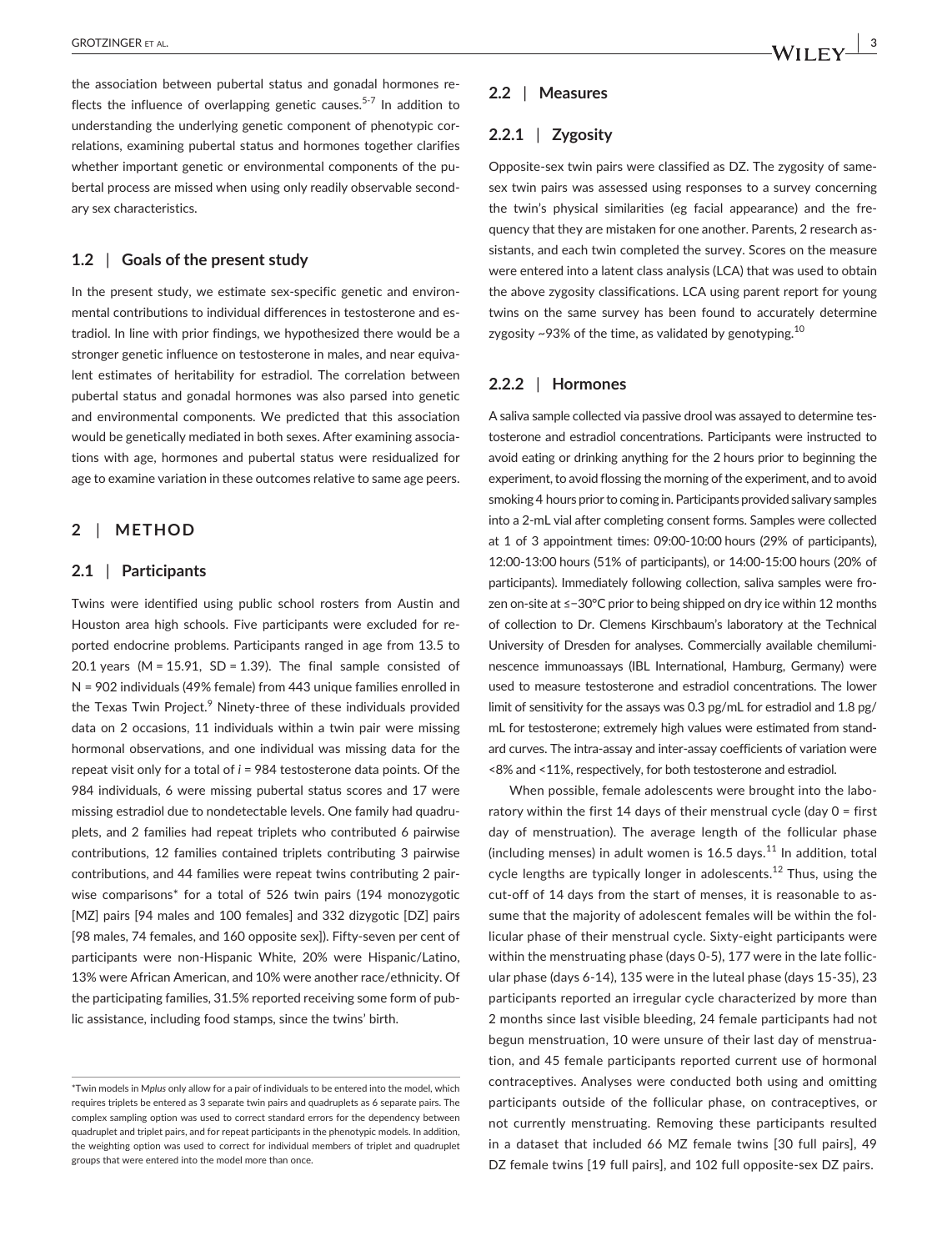## **2.2.3** | **Pubertal status**

Pubertal status was assessed using the Pubertal Development Scale  $($ PDS $).<sup>13</sup>$  All participants rated growth in height, growth of body hair, and skin changes on a 4-point scale (1 *= Not Yet Begun to Change*, 4 = *Finished Changing*). In addition to these 3 items, male participants rated growth of facial hair and deepening of voice on the same 4-point scale. Female participants also rated growth of breasts and whether they had begun to menstruate. The menstruation item was coded to be consistent with the 4-point scale (1 = *No*, 4 = *Yes*). Scores were taken as the average across the 5 items. Internal consistency for the current sample was good for both males (Cronbach's α = .83) and females ( $α$  = .75). The distribution of scores on the PDS by age and sex is depicted in Figure S2.

## **3** | **RESULTS**

Table 2 provides descriptive statistics, including the observed range of hormone levels. Testosterone and estradiol were both positively skewed, and hormonal measurements were log-transformed to approximate normal distributions more closely and then standardized. All outcomes were residualized for sex-specific effects of body mass index and race/ethnicity (see Supplement for effects). Hormonal outcomes were additionally residualized for analytic batch, to control for random variation in the assays across years, and time since waking, to control for diurnal variation in hormone levels.<sup>†</sup> Finally, outliers were replaced, for males and females separately, using a winsorizing procedure that replaced extreme values by the highest observed scores within 3 standard deviations of the sex-specific sample mean. This involved replacing 3 female and 6 male outliers for testosterone, 3 female and 2 male outliers for estradiol, and 1 male outlier and eleven female outliers for pubertal status. All variables were standardized within sex to have a mean of 0 and standard deviation of 1.

### **3.1** | **Phenotypic and Cross-twin correlations**

The correlation between estradiol and testosterone concentrations was moderate for males (.43, 95% CI: .35, .52) and females (.52, 95% CI: .44, .60), and unaffected when controlling for age (Table 2). The correlation between pubertal status and testosterone was moderate for males (.40, 95% CI: .31, .49) and minimal for females (.06, 95% CI: −.03, .16). Controlling for age, the partial correlation between pubertal status and testosterone was reduced for males. The correlation between pubertal status and estradiol was minimal for males and females. All remaining analyses controlled for sex-specific effects of age and age<sup>2</sup> (see Supporting information and Figure S3 for effects).

Higher MZ than DZ cross-twin, within-trait correlations (eg twin 1's testosterone correlated with twin 2's testosterone) indicate genetic effects. The pattern of twin correlations indicated that testosterone, estradiol, and pubertal status were all heritable in males. Conversely, MZ and DZ correlations were approximately equal in females for testosterone, estradiol, and pubertal status, indicating that the heritability of these outcomes was negligible for females. Cross-twin correlations were also calculated for noncontracepting, postmenarcheal females in the follicular phase of their menstrual cycle. Twin correlations for the restricted female sample revealed increased heritability in testosterone and a higher MZ correlation for pubertal status relative to the full female sample (Table 2).

Cross-twin, cross-trait associations (eg twin 1's testosterone correlated with twin 2's estradiol) are also reported in Table 2. Higher MZ than DZ cross-twin, cross-trait, correlations indicate that phenotypic correlations are driven by genetic effects. The pattern of these correlations indicated that the correlation between testosterone and estradiol was largely environmental for males and females, but may additionally be described by a small genetic component for males and the restricted female sample. The cross-trait correlation between pubertal status and testosterone indicated genetic effects for males, while the remaining cross-trait correlations with pubertal status were minimal.

## **3.2** | **Twin model specification**

Three-group (MZ, same-sex DZ, and opposite-sex DZ) quantitative genetic models were fit to the data to determine variance attributable to additive genetic (*A*), shared environmental (*C*) and nonshared environmental factors, including error variance, unique to each twin (*E*). A bivariate Cholesky decomposition was fit for both sexes in which estradiol was regressed on testosterone *ACE* components. In addition, we fit a univariate twin model to pubertal status. Two types of sex differences were estimated in these models. In a *qualitative* sex differences model, the correlation between the  $A$  ( $r_A$ ) factors in each twin pair is freely estimated for opposite-sex DZ pairs, rather than fixed to 0.5. This allows for different sets of genes to influence the outcomes for males and females. Conversely, a *quantitative* sex differences model allows the magnitude of each *ACE* component's influence to differ across sexes. Quantitative sex differences are estimated in 3-group models by including interactions between each *ACE* component and the sex of the participant.

Model specification was informed by the pattern of twin correlations (see Supporting information for details). The primary results reported here are from models that allowed for quantitative sex differences in all variables and in the cross-paths (eg estradiol regressed on A<sub>Testosterone</sub>), and also allowed qualitative sex differences in testosterone and pubertal status. These models were estimated using both the full and restricted sample of females. In a final model, we estimate a bivariate Cholesky between pubertal status and testosterone. This model was only fit for same-sex male twins as the phenotypic correlation between testosterone and pubertal status was minimal for females. For the same reason, associations between estradiol and pubertal status were not examined for either sex.

<sup>†</sup> Time since waking—computed as the minutes between waking that morning and the time of saliva collection—significantly predicted male testosterone (β = −.11, SE = .05, *P* = .02) but was not significant for female testosterone (β = −.06, SE = .05, *P* = .20). In addition, time since waking significantly predicted female estradiol (β = −.13, SE = .05, *P* = .004) but not male estradiol (β = −.03, SE = .05, *P* = .49). This is in line with findings that adolescent testosterone decreases throughout the day<sup>14</sup> and adolescent estradiol decreases for females who recently completed puberty.<sup>15</sup>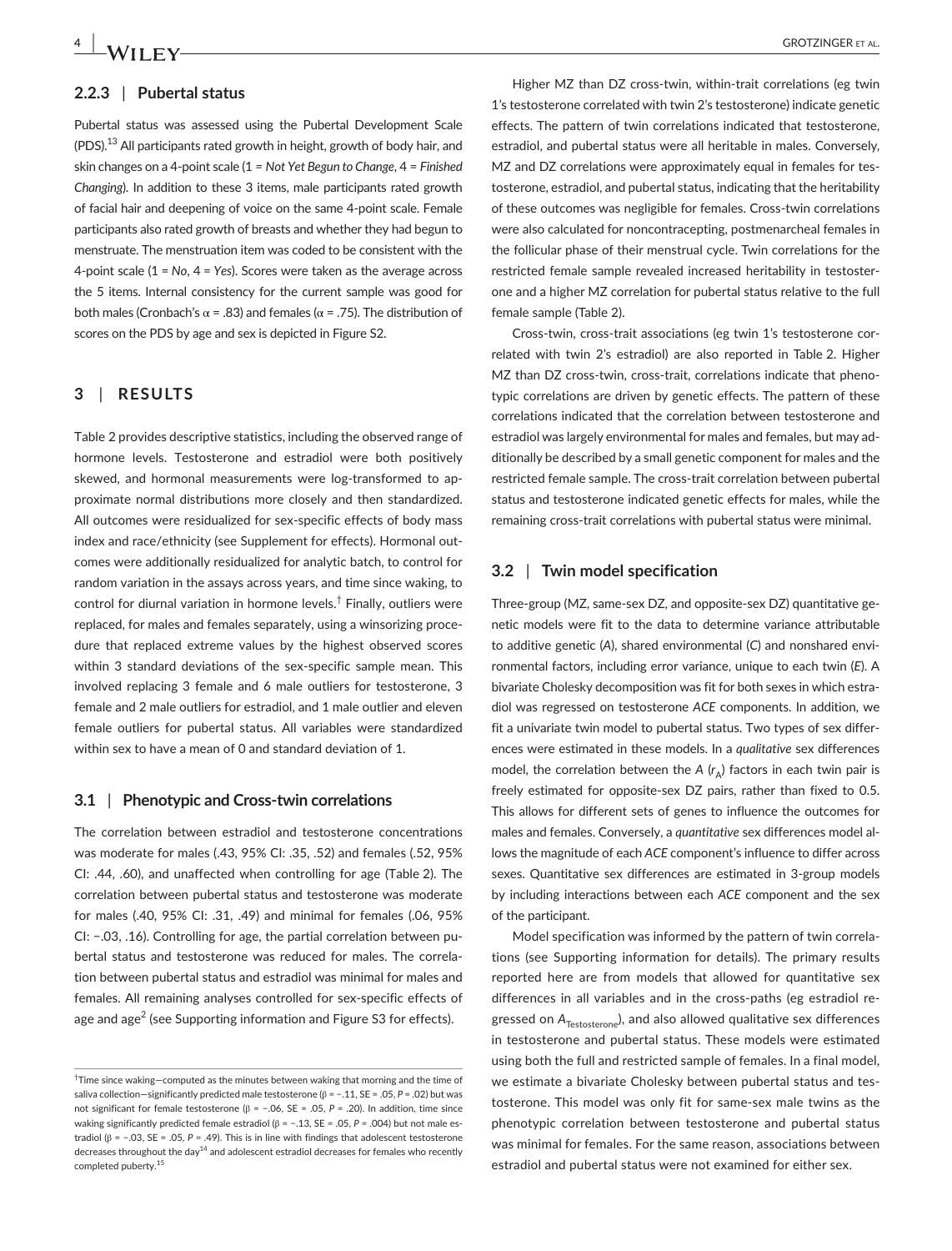#### TABLE 2 Phenotypic correlations between testosterone, estradiol, pubertal status, and age

|                                             | <b>Phenotypic correlations</b> |                          |                          |                     |                          |                          |                    |  |  |
|---------------------------------------------|--------------------------------|--------------------------|--------------------------|---------------------|--------------------------|--------------------------|--------------------|--|--|
|                                             | Male                           |                          |                          | Female              |                          |                          |                    |  |  |
|                                             | <b>Testosterone</b>            | <b>Estradiol</b>         | <b>Pubertal status</b>   | <b>Testosterone</b> | <b>Estradiol</b>         | <b>Pubertal status</b>   |                    |  |  |
| Testosterone                                | $\overline{\phantom{a}}$       | $.42$ $(.33, .52)$       | .25(.17, .34)            | $\blacksquare$      | $.52$ $(.44, .60)$       | $.03 (-.07, .13)$        |                    |  |  |
| Estradiol                                   | $.43$ $(.35, .52)$             | $\overline{\phantom{a}}$ | $.07(-.04, .18)$         | $.52$ (.44, .60)    | $\overline{\phantom{a}}$ | $.07 (-.03, .16)$        |                    |  |  |
| Pubertal status                             | .40(.31, .49)                  | .12(.01,.23)             | $\overline{\phantom{a}}$ | $.06 (-.03, .16)$   | .12(.02,.21)             | $\overline{\phantom{a}}$ |                    |  |  |
| Age                                         | .36(.29, .44)                  | $.09$ ( $.01$ , $.18$ )  | $.52$ (.46, $.58$ )      | $.09(-.03, .20)$    | .13(.04,.22)             | $.42$ $(.34, .50)$       |                    |  |  |
| M(SD)                                       | 100.60 (72.12)                 | 4.37(4.10)               | 2.94(0.57)               | 31.99 (27.34)       | 4.45(3.01)               | 3.45(0.48)               |                    |  |  |
| Range                                       | 3.94-616.25                    | 0.30-39.60               | $1.0 - 4.0$              | 2.10-199.42         | $0.30 - 22.71$           | $1.0 - 4.0$              |                    |  |  |
|                                             | <b>Cross-twin correlations</b> |                          |                          |                     |                          |                          |                    |  |  |
|                                             | Monozygotic                    |                          |                          | Dizygotic           |                          |                          |                    |  |  |
|                                             | Male                           | Female-full              | $Female-$<br>restricted  | Male                | Female-full              | $Female-$<br>restricted  | Opposite sex       |  |  |
| Within-Trait (univariate) twin correlations |                                |                          |                          |                     |                          |                          |                    |  |  |
| Testosterone (T)                            | $.68$ $(.58, .78)$             | .56(.42, .70)            | $.57$ $(.35, .80)$       | $.43$ $(.25, .61)$  | $.52$ $(.36, .67)$       | $.38(-.04, .81)$         | $.17(-.01, .36)$   |  |  |
| Estradiol (E)                               | .59(.42, .76)                  | .30(.08, .51)            | $.41$ $(.14, .68)$       | .30(.13, .48)       | .23(.05,.40)             | $.38(-.10, .86)$         | .25(.06, .45)      |  |  |
| Pubertal<br>status (P)                      | $.40$ $(.23, .58)$             | .29(.05,.54)             | $.61$ $(.46, .76)$       | $.11(-.08, .30)$    | $.34$ $(.13, .55)$       | $.44 (-.23, 1.10)$       | $-.04 (-.19, .12)$ |  |  |
| Cross-trait (bivariate) twin correlations   |                                |                          |                          |                     |                          |                          |                    |  |  |
| $r(T-E)$                                    | .21(.04,.38)                   | .18(.01, .35)            | $.33$ $(.10, .56)$       | .18(.02,.34)        | .31(.15,.47)             | $.29(-.24, .82)$         | $.22$ (.08, .36)   |  |  |
| $r(T-P)$                                    | .25(.08, .42)                  | $.07(-.10, .23)$         | $.06(-.24, .37)$         | $.10(-.06, .25)$    | $.07(-.09, .23)$         | $-.26 (-.86, .34)$       | $-.01 (-.16, .14)$ |  |  |
| $r(E-P)$                                    | $-.03 (-.22, .16)$             | $.05(-.11, .20)$         | $.19(-.05, .43)$         | $.14 (-.01, .28)$   | $.09(-.12, .29)$         | $-.35(-.72, .02)$        | $-.04 (-.17, .09)$ |  |  |

All outcomes were residualized for race and BMI. Hormonal outcomes were also residualized for time since waking and analytic batch. Female-restricted participants were off hormonal contraceptives and in the follicular phase of their menstrual cycle. The point estimates for opposite-sex twins were equivalent using the female-restricted sample (results not presented). Phenotypic correlations on the upper diagonal, and cross-twin correlations, were calculated for outcomes additionally residualized for age and age<sup>2</sup>. Means, standard deviations, and ranges reflect untransformed values for interpretive purposes. 95% confidence intervals are given in parentheses and are corrected for the dependency between within-family observations.

## **3.3** | **Model results**

Parameter estimates are summarized in Table 3. To illustrate these results, Figure 1 shows the proportions of *total* variance in pubertal status, testosterone, and estradiol that are attributable to additive genetic, shared environmental, and nonshared environmental differences. Pubertal status was primarily due to nonshared environment in all groups. The remaining variance in pubertal status was largely heritable in males ( $h^2$  = 36%) relative to minimal additive genetic influences for the full  $(h^2 = 3\%)$  and restricted female sample ( $h^2$  = 4%). When all females were included in analyses, the heritability of gonadal hormone concentrations was higher in males (testosterone:  $h^2$  = 60%; estradiol:  $h^2$  = 44%) than in females (testosterone:  $h^2$  = 6%; estradiol:  $h^2$  = 12%). Female-specific heritability estimates for hormones increased when analyses were restricted to a subset of noncontracepting, menstruating females in the follicular phase (testosterone:  $h^2 = 51\%$ ; estradiol:  $h^2 = 31\%$ ). The remaining variance in testosterone for the full female sample was largely due to shared environment. This suggests heterogeneity within the full female sample did not decrease heritability due to increased error variance, as this would have resulted in higher nonshared environmental variance components. As the majority of females excluded in the restricted sample were in the luteal phase, this particular phase may be characterized by higher levels of shared environmental input.

In addition to estimating the sex-specific heritabilities, the models also capitalized on the inclusion of opposite-sex DZ twins to estimate the extent to which the same set of genetic variants influenced testosterone and pubertal status. When including all female participants, genetic influences on testosterone ( $r_A$  = .15, SE = .28) and pubertal status  $(r_A = .14, SE = 1.09)$  were minimally correlated between opposite-sex DZ twins. Using the restricted female sample, opposite-sex DZ correlations were estimated above 1 for pubertal status and testosterone and subsequently fixed to 0.5. This is likely due to the large sample size needed to accurately estimate this correlation.

The total variance in estradiol can be further split into components unique of, versus shared with, testosterone. Unstandardized estimates by sex are provided in Figure S3. The largest cross-paths between testosterone and estradiol in the full female sample were shared and nonshared environmental, explaining 20% and 18% of the total variance, respectively. Similarly, the largest cross-path for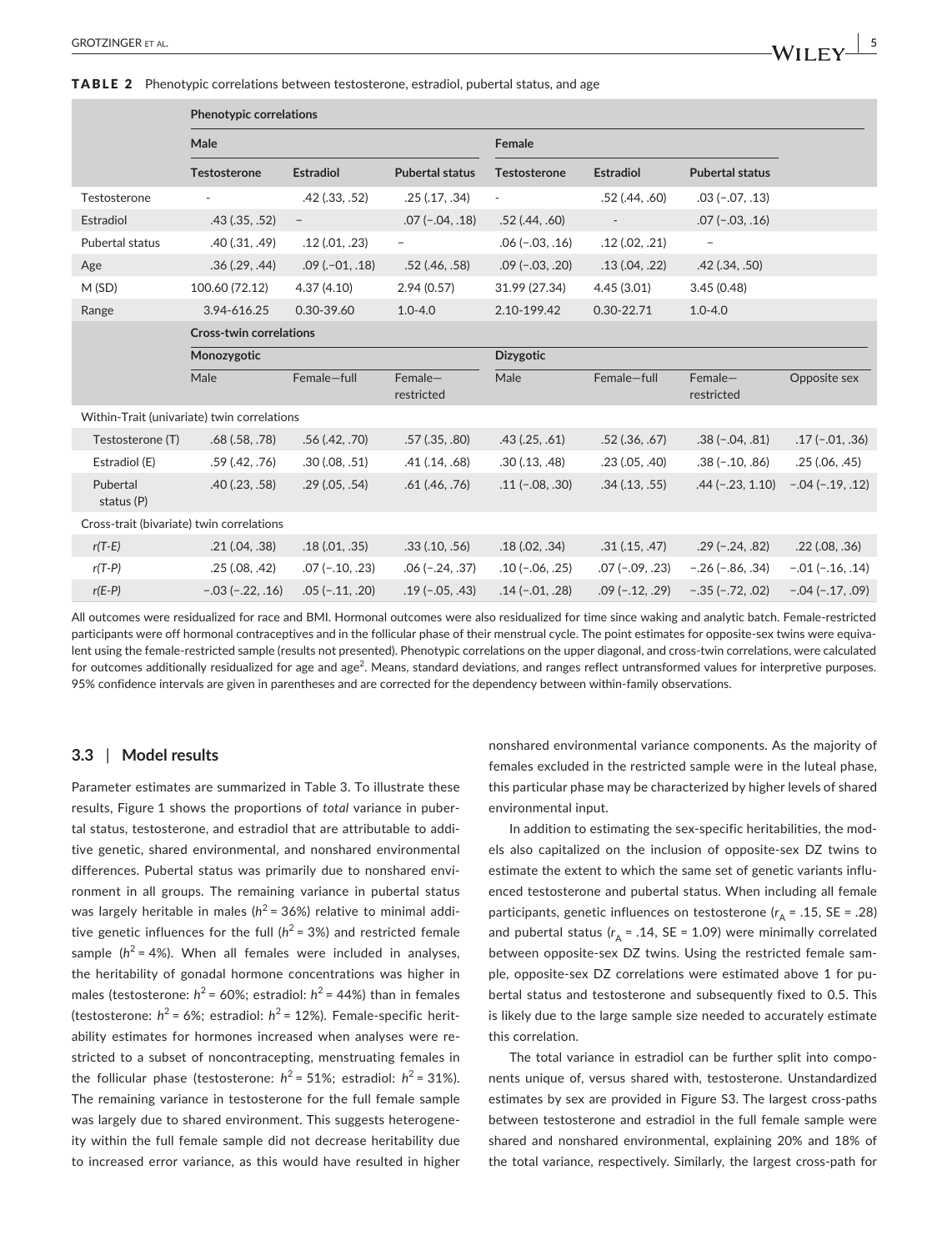**TABLE 3** Proportion of variance explained in quantitative and qualitative sex differences model

|                                         | <b>Males</b>                   |                          | Females-full sample              |                            |                          | Females-restricted               |                                 |                          |                           |
|-----------------------------------------|--------------------------------|--------------------------|----------------------------------|----------------------------|--------------------------|----------------------------------|---------------------------------|--------------------------|---------------------------|
|                                         | h <sup>2</sup>                 | $c^2$                    | $e^2$                            | h <sup>2</sup>             | c <sup>2</sup>           | $e^2$                            | h <sup>2</sup>                  | $c^2$                    | $e^2$                     |
| Pubertal status                         | $.36(.13)$ **                  | .05(.09)                 | $.59(.09)$ ***                   | .03(.07)                   | $.32(.09)$ ***           | $.65(.09)$ ***                   | .04(.09)                        | $.46(.12)$ ***           | $.50(.10)$ ***            |
| Testosterone                            | $.60(.10)$ ***                 | .08(.07)                 | $.32(.05)***$                    | .06(.10)                   | $.50(.10)$ ***           | $.44(.06)$ ***                   | $.51(.21)^*$                    | .07(.18)                 | $.42(.11)$ ***            |
| Testosterone<br>$\rightarrow$ Estradiol | .05(.05)                       | .15(.08)                 | $.08(.03)^*$                     | .09(.11)                   | $.20(.09)^*$             | $.18(.05)$ **                    | .25(.13)                        | 0.01(0.05)               | .10(0.07)                 |
| Model-implied<br>correlations           | $r_{\rm A} = .32$<br>$(.14)^*$ | $\overline{\phantom{a}}$ | $r_{\rm c} = .44$<br>$(.07)$ *** | $r_{\rm A} = .87$<br>(.48) | $\overline{\phantom{a}}$ | $r_{\rm r} = .51$<br>$(.08)$ *** | $r_{\rm A} = .90$<br>$(.30)$ ** | $\overline{\phantom{a}}$ | $r_{\rm r}$ = .41 (.14)** |
| Estradiol<br>unique                     | $.39(.11)$ ***                 | $(00.1)$ 00.             | $.34(.06)$ ***                   | .03(.10)                   | $(00.1)$ 00.             | $.50(.07)$ ***                   | .06(.20)                        | .09(.29)                 | $.49(.10)$ ***            |

The model allowed for quantitative sex differences in all outcomes and cross-paths and qualitative differences in pubertal status. Variance due to shared environmental effects in pubertal status was estimated at 0 and was subsequently fixed to 0. Female-restricted participants were off hormonal contraceptives and in the follicular phase of their menstrual cycle. Standard errors are shown in parentheses. All variables were residualized for sex-specific effects of age, age<sup>2</sup>, BMI, and race; hormonal outcomes were residualized for time since waking and analytic batch. Model-implied correlations are not shown for parameters estimated at <.01.

\*\*\*Significantly different than zero at *P* < .001; \*\**P* < .01; \**P* < .05.



FIGURE 1 Total proportion of variance in each outcome explained by genetic (*A*) and environmental (*C* or *E*) factors. Estimates for testosterone and estradiol are from a bivariate model that allowed for quantitative sex differences in all paths and qualitative sex differences in testosterone. Pubertal status results are from a univariate model that allowed for quantitative and qualitative sex differences. Femalerestricted participants were off hormonal contraceptives and in the follicular phase of their menstrual cycle [Colour figure can be viewed at [wileyonlinelibrary.com\]](www.wileyonlinelibrary.com)

| <b>TABLE 4</b> | Bivariate model of pubertal           |
|----------------|---------------------------------------|
|                | status and testosterone in males only |

| Model-implied correlations                                                                            | $r_{\rm A}$ = .61 (.28) <sup>*</sup> | $\sim$   | $r_{\rm c}$ = .13 (.11) |
|-------------------------------------------------------------------------------------------------------|--------------------------------------|----------|-------------------------|
| Testosterone unique                                                                                   | .29(0.23)                            | .00(.00) | $.33(.06)$ ***          |
| Standard errors are shown in parentheses. All variables were residualized for sex-specific effects of |                                      |          |                         |

Pubertal status .42 (.09)\*\*\* .01 (.03) .57 (.09)\*\*\* Pubertal status  $\rightarrow$  testosterone .18 (.15) .19 (.16) .01 (.01)

*h***<sup>2</sup> <b>***c***<sup>2</sup> <b>***e***<sup>2</sup>** 

age, age<sup>2</sup>, BMI, and race; testosterone was residualized for time since waking and analytic batch. Model-implied correlations are not shown for parameters estimated at <.01.

\*\*\*Significantly different than zero at *P* < .001; \*\**P* < .01; \**P* < .05.

males was shared environmental (15%). These were both in contrast to a large additive genetic cross-path for the restricted female sample (25%). The bivariate model of pubertal status and testosterone in males (Table 4) indicated that additive genetic and shared environmental predictors of pubertal status explained the largest portion of total variance in testosterone (18% and 19%, respectively). Results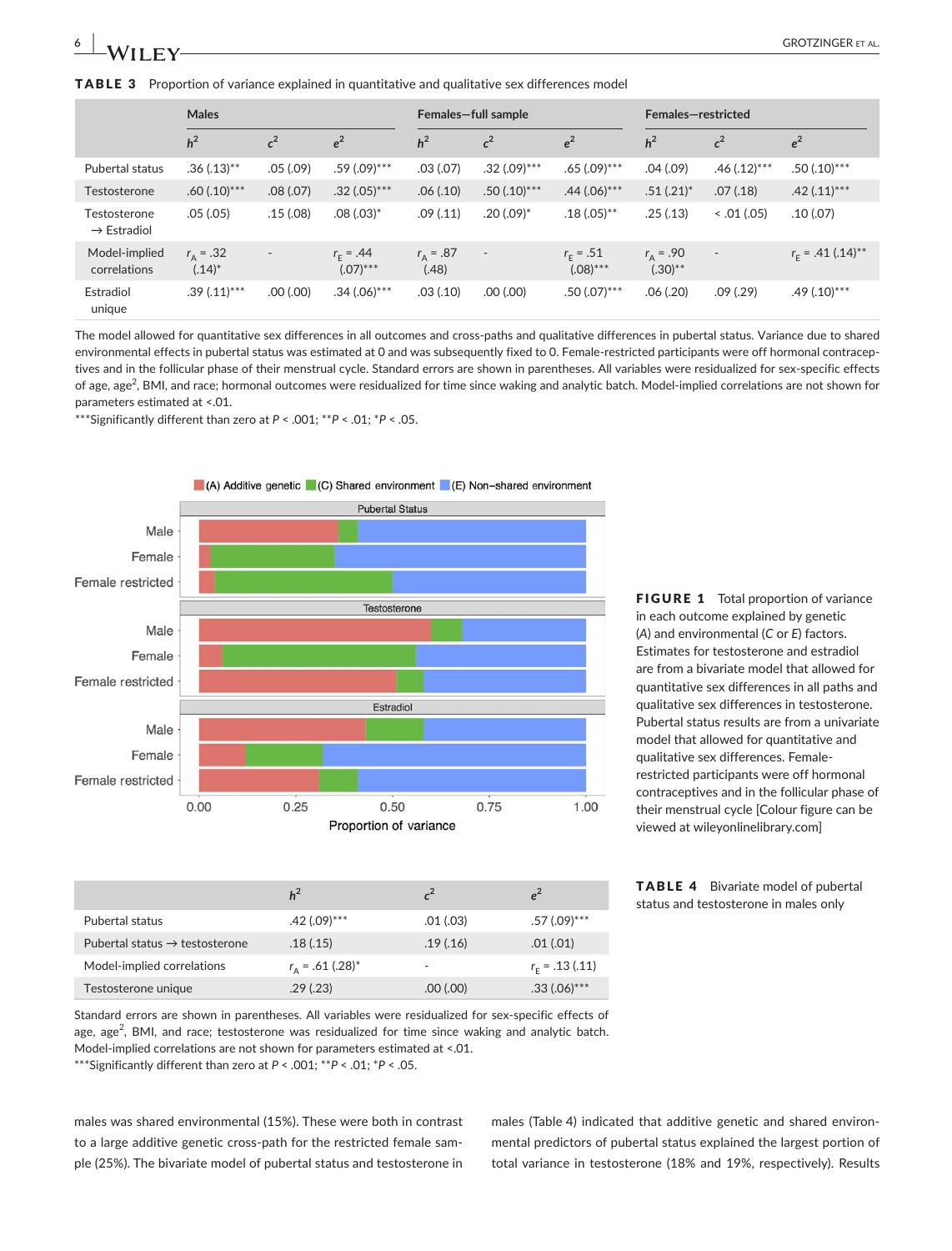## **4** | **DISCUSSION**

The current paper examined genetic and environmental determinants of testosterone, estradiol, and pubertal status in a diverse sample of adolescent twins. The heritability of all phenotypes was higher in males and in a more homogenous set of female participants than in the full female sample. Although testosterone and estradiol are both associated with a host of socially important adolescent outcomes (eg externalizing behaviours), $16,17$  it is unclear whether these associations reflect hormonal mediation of environmental impacts on behaviour, genetically based factors, or some combination of the 2. A major advantage of this research is that estimates of hormone heritability can both supplement the interpretation of prior hormone-behaviour association findings and guide the selection of future outcomes to associate with hormonal predictors. If a behavioural outcome is determined by high levels of environmental input, but testosterone is largely heritable, the explanatory power of testosterone is likely to be quite small. That is, genetic variance, by definition, is unable to predict environmental variance.

Variability in heritability estimates across female samples that were defined by different exclusion criteria tentatively suggests that, as hormone concentrations change across the menstrual cycle, genetic contributions to hormone levels also vary. Consistent with this idea, previous research has found that genetic influences on hormonerelated eating phenotypes (eg emotional eating) shift across the menstrual cycle in late adolescent and adult women.<sup>18</sup> Research using dense longitudinal measurement of hormones across the menstrual cycle, coupled with biological indicators of menstrual phase,  $19$  is necessary to evaluate this topic further.

Clinicians currently have limited evidence to guide interpretation of adolescent hormone levels. For female hormone levels, potentially varying genetic inputs across the menstrual cycle indicates that single hormone samples obtained for 1 menstrual phase may only be useful for evaluating the developmental trajectories within that phase. More generally, we find that hormone levels reflect both genetic and environmental variations for both sexes. If these environments oscillate, multiple samples may be necessary to gain a comprehensive understanding of the individual's hormonal development. Future research should look to identify measurable environments that predict environmental variance in adolescent hormones. This would allow for intervention strategies that seek first to modify these environmental targets for individuals deviating from developmental curves.

A large proportion of variation in estradiol resulted from nonshared environmental influences in males and in both samples of females. This finding might be interpreted as a reflection of measurement error. However, within adult females, significant differences in average estradiol levels have been reported across separate menstrual cycles only a few months apart.<sup>20</sup> These large within-person deviations are suggestive of high levels of individual-specific environmental input. It, therefore, appears reasonable to expect differences

in estradiol levels even between identical twins who provide samples at the same time. Hormonal discordance due to individual-specific environmental input offers a possible biological explanation for disparate, hormonally influenced, behaviours across identical twins.

## **4.1** | **Limitations**

Participants provided single hormone measurements that may reflect a combination of transient and stable hormonal variation. In addition, self-reported pubertal development may be unreliable, and future research should look to obtain multiple indicators within the same sample (eg physician rated Tanner stage). Participants in the current study were characterized by a relatively wide age range, and results may have aggregated across disparate developmental processes. In addition, females that were towards the later stages of pubertal development may have attenuated phenotypic associations between puberty and estradiol. Although the current study represents the largest genetically informed sample to examine hormone levels in adolescence, the sample size is still small for detecting qualitative sex differences.

## **5** | **CONCLUSIONS**

This study is the first to examine the heritability of gonadal hormones in menstruating females and the largest twin sample to date to report quantitative genetic decompositions of estradiol and testosterone variation. Gonadal hormones are increasingly linked to human behaviour, but it is currently unclear whether this correlation is driven by genetic or environmental pathways. The present findings, therefore, make an important contribution to the growing literature on determinants of hormone concentrations.

## **CONFLICT OF INTEREST**

Nothing to disclose.

#### **ORCID**

*Andrew D. Grotzinge[r](http://orcid.org/0000-0001-7852-9244)* <http://orcid.org/0000-0001-7852-9244>

#### **REFERENCES**

- 1. Jin G, Sun J, Kim ST, et al. Genome-wide association study identifies a new locus JMJD1C at 10q21 that may influence serum androgen levels in men. *Hum Mol Genet*. 2012;2:5222‐5228.
- 2. Ohlsson C, Wallaschofski H, Lunetta KL, et al. Genetic determinants of serum testosterone concentrations in men. *PLoS Genet*. 2011;27:e1002313.
- 3. Lennartsson AK, Kushnir MM, Bergquist J, et al. Sex steroid levels temporarily increase in response to acute psychosocial stress in healthy men and women. *Int J Psychophysiol*. 2012;84:246‐253.
- 4. Hoffman JR, Falk B, Radom-Isaac S, et al. The effect of environmental temperature on testosterone and cortisol responses to high intensity, intermittent exercise in humans. *Eur J Appl Physiol*. 1996;75:83‐87.